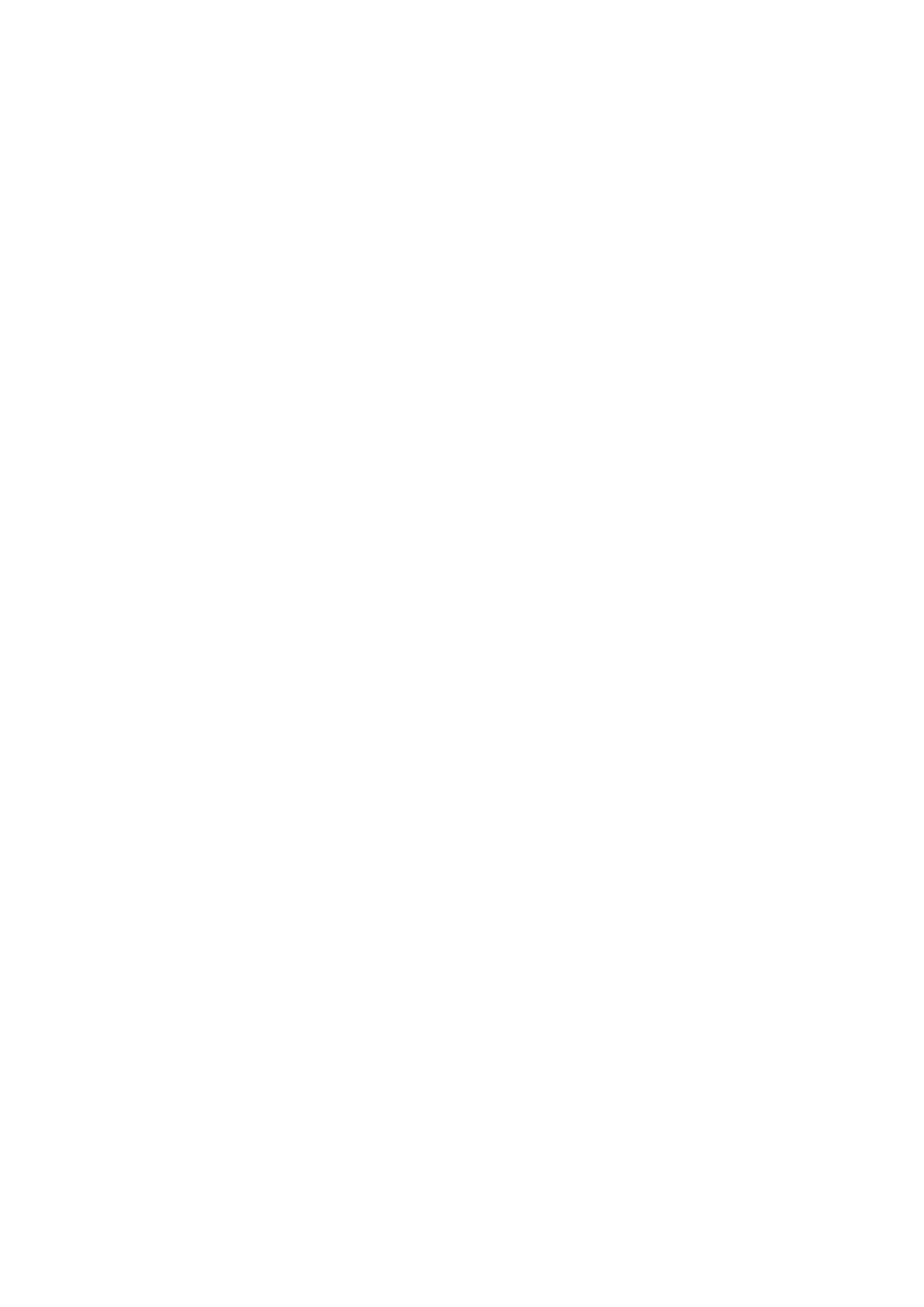

# Index

| 1. |                                                                                              |  |
|----|----------------------------------------------------------------------------------------------|--|
|    |                                                                                              |  |
|    |                                                                                              |  |
|    |                                                                                              |  |
|    |                                                                                              |  |
|    |                                                                                              |  |
|    |                                                                                              |  |
|    |                                                                                              |  |
| 2. |                                                                                              |  |
|    |                                                                                              |  |
|    |                                                                                              |  |
|    |                                                                                              |  |
|    |                                                                                              |  |
|    |                                                                                              |  |
|    |                                                                                              |  |
|    |                                                                                              |  |
| 3. |                                                                                              |  |
|    | 3.1. ADDITIONAL ENVIRONMENTAL INFORMATION ABOUT THE RELEASE OF DANGEROUS SUBSTANCES - ICB 14 |  |
|    |                                                                                              |  |
|    |                                                                                              |  |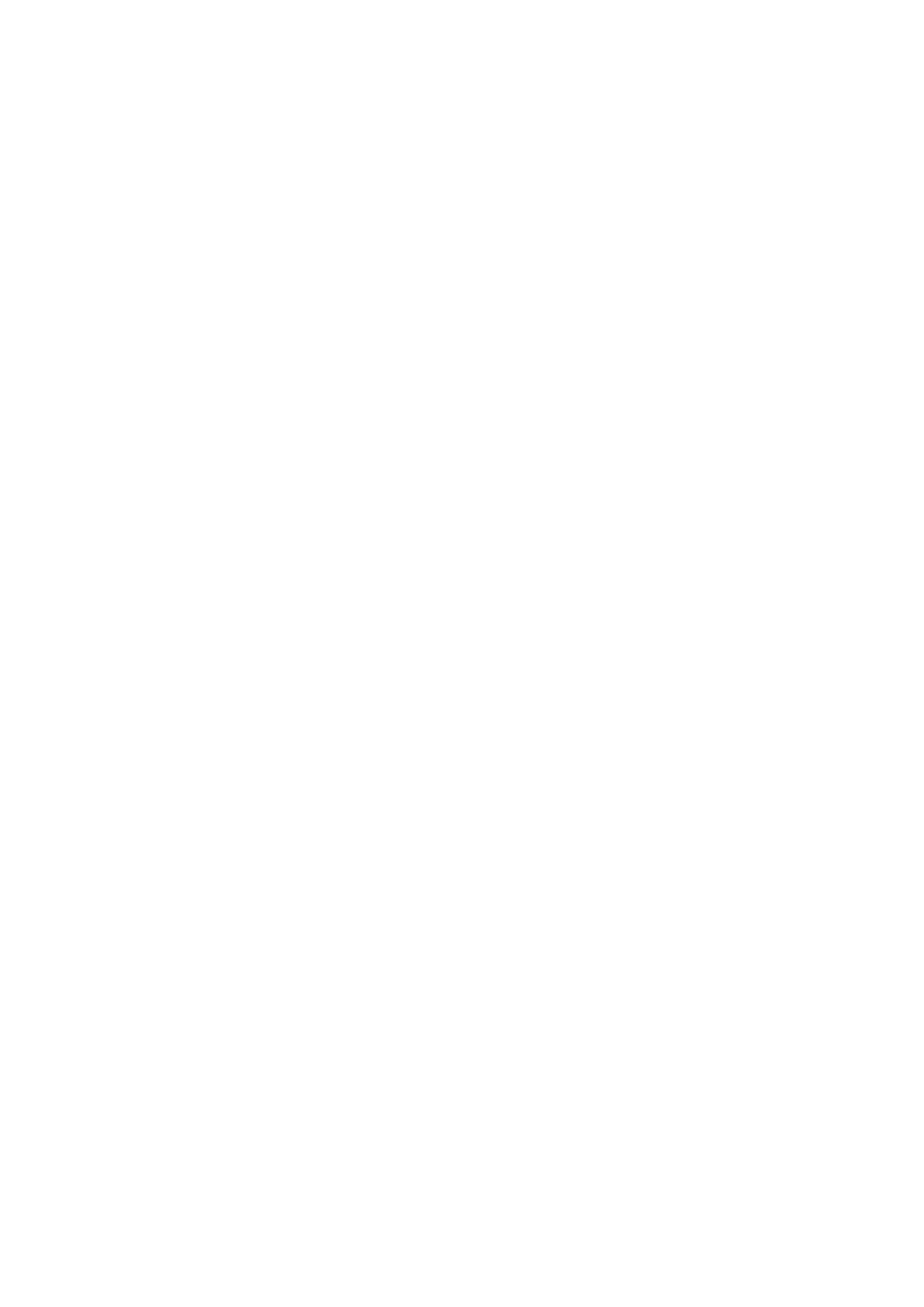

## <span id="page-4-0"></span>**GENERAL INFORMATION**

### <span id="page-4-1"></span>**1.1. The DAPHabitat System**

| Program operator:     | Associação Plataforma para a Construção<br>Sustentável |                                          |
|-----------------------|--------------------------------------------------------|------------------------------------------|
|                       | www.centrohabitat.net                                  | centroHabitat                            |
|                       | centrohabitat@centrohabitat.net                        | Plataforma para a Construção Sustentável |
| <b>Address:</b>       | Departamento Engenharia Civil                          |                                          |
|                       | Universidade de Aveiro                                 |                                          |
|                       | 3810-193 Aveiro                                        |                                          |
| <b>Email address:</b> | deptecnico@centrohabitat.net                           |                                          |
| Telephone number:     | (+351) 234 401576                                      |                                          |
| Website:              | www.daphabitat.pt                                      |                                          |
| Logo:                 |                                                        |                                          |

### <span id="page-4-2"></span>**1.2. EPD owner**

| Name of the owner:                  | SOFALCA - Soc. Central de Produtos de Cortiça, Lda.                                     |
|-------------------------------------|-----------------------------------------------------------------------------------------|
| <b>Production site:</b>             | Telhado - EN n.º2 - Km 413.2   2205-213 Bemposta, Abrantes                              |
| Address (head office):              | Telhado - EN n.º2 - Km 413.2   2205-213 Bemposta, Abrantes                              |
| Telephone:                          | 241 732 165                                                                             |
| E-mail:                             | sofalca@mail.telepac.pt; info@sofalca.pt; pribeiro.sofalca@sapo.pt                      |
| Website:                            | http://www.sofalca.pt/                                                                  |
| Logo:                               |                                                                                         |
|                                     |                                                                                         |
|                                     | <b>SOFALCA</b>                                                                          |
|                                     |                                                                                         |
|                                     |                                                                                         |
| Information concerning the          | Operador Licenciado de Gestão de Resíduos - Autorização Prévia CCDRLVT                  |
| applicable management Systems:      | FSC certification (Forest Stewardship Council) (CU-COC-82 3898)                         |
| Specific aspects regarding the      | NACE:                                                                                   |
| production:                         | Section C - Transformer Industry                                                        |
|                                     | Main NACE 16295 - Fabrication of other cork products.                                   |
|                                     | Secondary NACE 02300 - Cork extraction, resin and other forest products, excluding wood |
| <b>Organization's environmental</b> |                                                                                         |
| policy:                             |                                                                                         |
|                                     |                                                                                         |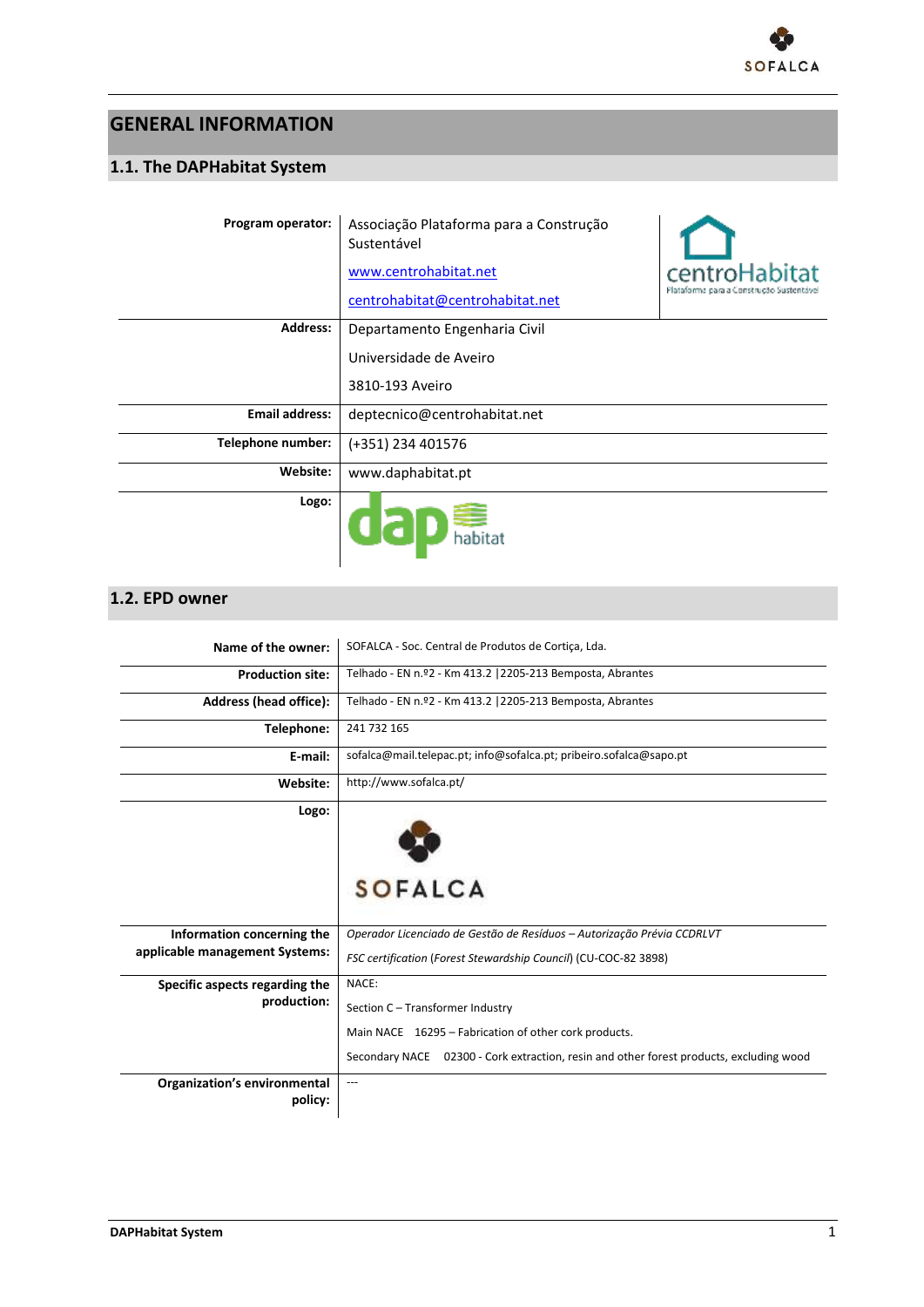

## <span id="page-5-0"></span>**1.3. Information concerning the EPD**

| <b>Authors:</b>                                                                            | CEIFA ambiente, Lda.                                                                    |
|--------------------------------------------------------------------------------------------|-----------------------------------------------------------------------------------------|
| <b>Contact of the authors:</b>                                                             | Address: Rua dos Carvalhais, 19   Casal Frade   2530-082 Lourinhã                       |
|                                                                                            | Contactos telefónicos: +351 213920094; +351 261413986                                   |
|                                                                                            | Website: www.ceifa-ambiente.net                                                         |
|                                                                                            | E-mail: geral@ceifa-ambiente.pt; suhita@ceifa-ambiente.pt; vera.durao@ceifa-ambiente.pt |
| <b>Emission date:</b>                                                                      | 27/07/2017                                                                              |
| <b>Registration date:</b>                                                                  | 07/07/2015                                                                              |
| <b>Registration number:</b>                                                                | DAP 001:2015                                                                            |
| Valid until:                                                                               | 01/06/2020                                                                              |
| <b>Representativity of the EPD</b><br>(location, manufacturer, group of<br>manufacturers): | Site specific                                                                           |
| Where to consult explanatory<br>material:                                                  | www.sofalca.pt                                                                          |
| Type of EPD:                                                                               | Cradle-to-gate EPD                                                                      |

### <span id="page-5-1"></span>**1.4. Demonstration of the verification**

| External independent verification, accordingly with the standard ISO 14025:2009 and EN 15804:2012+A1:2013 |                                         |  |  |  |  |  |  |  |
|-----------------------------------------------------------------------------------------------------------|-----------------------------------------|--|--|--|--|--|--|--|
| <b>Certification body</b>                                                                                 | Verifier (s)                            |  |  |  |  |  |  |  |
|                                                                                                           | Marian Almeide                          |  |  |  |  |  |  |  |
| (CERTIF – Associação para a Certificação)                                                                 | (Marisa Almeida   José Dinis Silvestre) |  |  |  |  |  |  |  |

### <span id="page-5-2"></span>**1.5. EPD Registration**

| <b>Program Operator</b>                    |
|--------------------------------------------|
| 10.74                                      |
| (Plataforma para a Construção Sustentável) |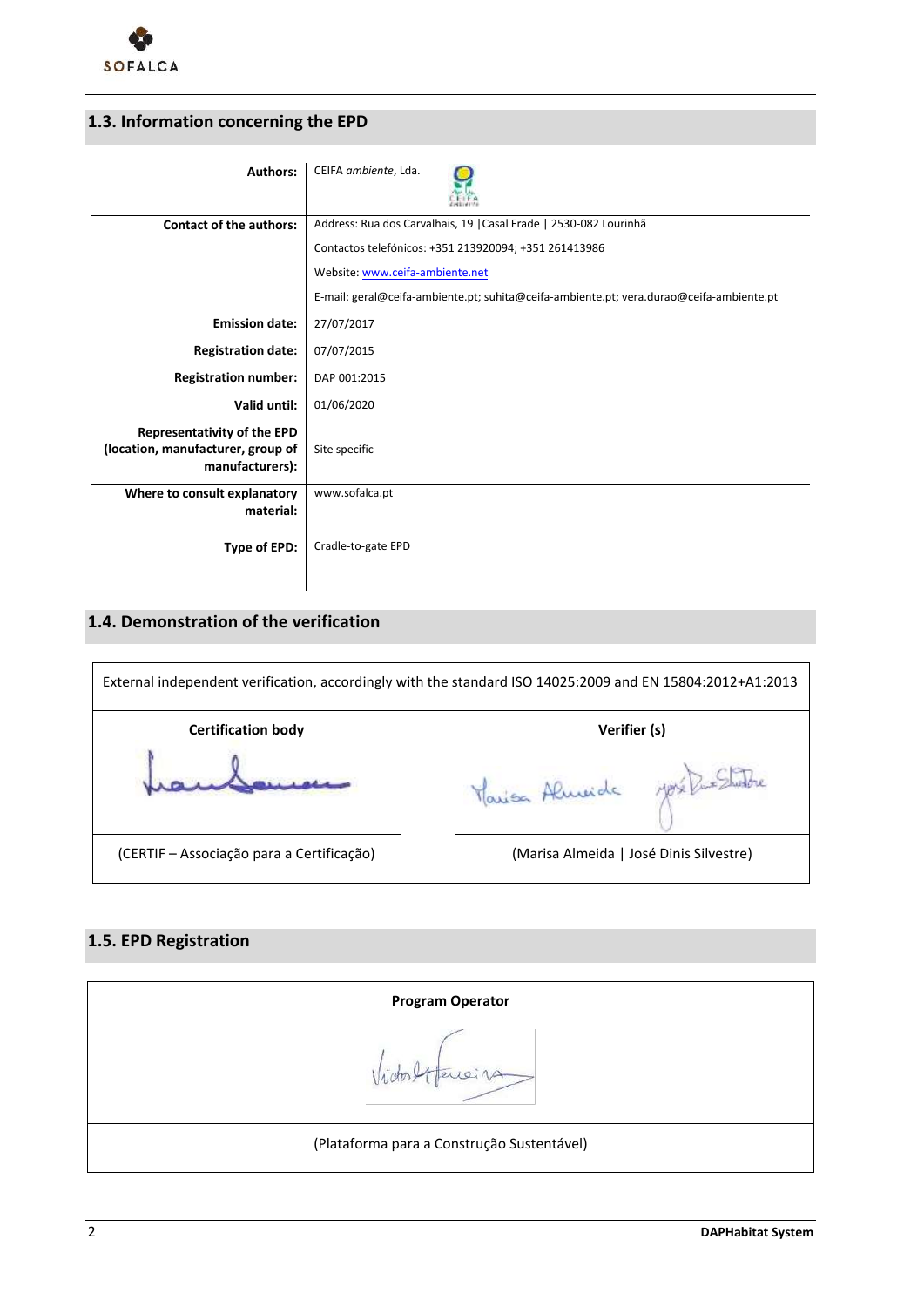

### <span id="page-6-0"></span>**1.6. PCR of reference**

| Name:                                       | Thermal Insulation - V.1.0 (2013)                    |
|---------------------------------------------|------------------------------------------------------|
| <b>Emission date:</b>                       | 10/02/2014                                           |
| Number of registration on the data<br>base: | RCP004:2014                                          |
| Version:                                    | New <b>E</b> Update□                                 |
| Identification and contact of the           | José Dinis Silvestre   jose.silvestre@ist.utl.pt     |
| coordinator (s):                            | Manuel Duarte Pinheiro   manuel.pinheiro@ ist.utl.pt |
| Identification and contact of the           | José Dinis Silvestre   jose.silvestre@ist.utl.pt     |
| authors:                                    | Manuel Duarte Pinheiro   manuel.pinheiro@ ist.utl.pt |
| <b>Composition of the Sector Panel:</b>     | Amorim Isolamentos                                   |
|                                             | Sofalca - Soc. Central de Produtos de Cortiça, Lda.  |
|                                             | Argex - Argila Expandida, S.A.                       |
|                                             | Sonae Industria, SGPS, S.A.                          |
|                                             | IberFibran - Poliestireno Extrudido, S.A.            |
|                                             | MasterBlock                                          |
|                                             | Termolan - Isolamentos termo-acústicos, S.A.         |
|                                             | Eurofoam - Indústria de poliestireno extrudido, Lda  |
|                                             | KnaufInsulation                                      |
| <b>Consultation period:</b>                 | 01/08/2013 to 30/11/2013                             |
| Valid until:                                | February 2019                                        |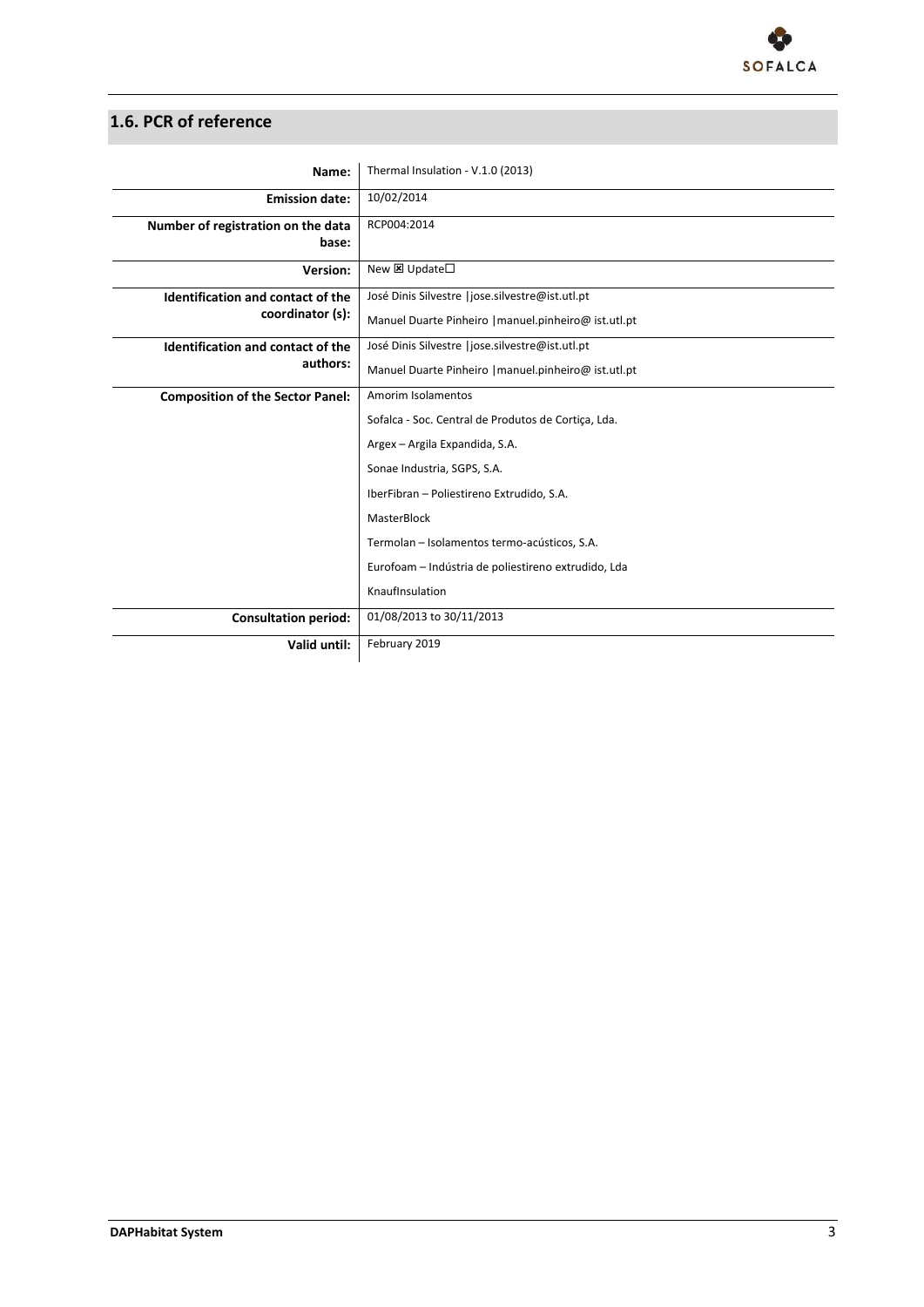

## <span id="page-7-0"></span>**1.7. Information concerning the product/product class**

| Identification of the product:    | Insulation Cork Board (ICB)                                                                                                                                                                                                                                                                                                                                                                                                                                                                                                                                                                                                                                                                                                                                                                                                                                                                                                                                                                                                            |                                                                                                                                                                                                                                                                                                                                     |  |  |  |  |  |
|-----------------------------------|----------------------------------------------------------------------------------------------------------------------------------------------------------------------------------------------------------------------------------------------------------------------------------------------------------------------------------------------------------------------------------------------------------------------------------------------------------------------------------------------------------------------------------------------------------------------------------------------------------------------------------------------------------------------------------------------------------------------------------------------------------------------------------------------------------------------------------------------------------------------------------------------------------------------------------------------------------------------------------------------------------------------------------------|-------------------------------------------------------------------------------------------------------------------------------------------------------------------------------------------------------------------------------------------------------------------------------------------------------------------------------------|--|--|--|--|--|
| Illustration of the product:      |                                                                                                                                                                                                                                                                                                                                                                                                                                                                                                                                                                                                                                                                                                                                                                                                                                                                                                                                                                                                                                        |                                                                                                                                                                                                                                                                                                                                     |  |  |  |  |  |
| Brief description of the product: | The insulation Cork Board, usually known as black granulate cork, is a<br>thermal insulation, which the use falls in the following NACE<br>classification: Section F, Class 4329 - "Outras instalações em<br>construções".<br>The ICB is a product manufactured from expanded cork in the form of<br>insulation slabs, used in buildings, construction equipment and<br>industrial installations. The assemblage of the cork granules is the result<br>of the volumetric expansion and exudation of cork natural resins, by the<br>action of temperature transmitted by a thermal fluid (steam). The<br>granulate produced does not contain any other type of adhesives and<br>additives and is solely made of cork. For this reason it is called also for<br>pure agglomerated cork. The ICB is produced in blocks that suffer a<br>finishing process by sawing - the blocks are trimmed and sawn. The<br>finished product presents on slabs with various thickness, in accordance<br>with the intended function of each application. |                                                                                                                                                                                                                                                                                                                                     |  |  |  |  |  |
| Main technical characteristics of | <b>Table 1: Technical characteristics</b>                                                                                                                                                                                                                                                                                                                                                                                                                                                                                                                                                                                                                                                                                                                                                                                                                                                                                                                                                                                              |                                                                                                                                                                                                                                                                                                                                     |  |  |  |  |  |
| the product:                      | Designation                                                                                                                                                                                                                                                                                                                                                                                                                                                                                                                                                                                                                                                                                                                                                                                                                                                                                                                                                                                                                            | <b>ICB</b><br><b>Units</b>                                                                                                                                                                                                                                                                                                          |  |  |  |  |  |
| Description of the products'      | Geometry<br>Density<br>Thermal conductivity<br><b>Operating temperatures</b><br>Compression stress at 10% relative<br>deformation<br>Maximum pressure under flexible<br>conditions<br>Stress rupture<br>Steam permeance<br>Resistance factor to diffusion of<br>steam $(\mu)$<br>Fire resistance class<br>The cork-based insulation products are distinguished by excellent                                                                                                                                                                                                                                                                                                                                                                                                                                                                                                                                                                                                                                                            | slabs:1000 *<br>500 * (10 to<br>mm<br>300)<br>kg/m <sup>3</sup><br>100-130<br>0,040<br>$W/(m \cdot C)$<br>$-180 - +110$<br>$\circ$ C<br>Greater than<br>kPa<br>110<br>Greater than<br>kPa<br>50<br>$>110$ to<br>$>50$ mm<br>>140 between<br>kPa<br>10mm and<br>50 <sub>mm</sub><br>386,1<br>ng/Pa.s.m<br>10,7<br><b>Euroclass E</b> |  |  |  |  |  |
| application:                      | thermal insulation properties and the vibration sound isolation.                                                                                                                                                                                                                                                                                                                                                                                                                                                                                                                                                                                                                                                                                                                                                                                                                                                                                                                                                                       |                                                                                                                                                                                                                                                                                                                                     |  |  |  |  |  |
|                                   | The typical application areas for ICB include thermal, acoustic insulation<br>and vibration at:<br>. Industrial buildings (including insulation of cold rooms, pipelines,<br>heating lines, boilers);<br>• Agriculture and agricultural buildings;<br>· Buildings accessories, attachments and provisional facilities;<br>• Sports halls;<br>• Airports;                                                                                                                                                                                                                                                                                                                                                                                                                                                                                                                                                                                                                                                                               |                                                                                                                                                                                                                                                                                                                                     |  |  |  |  |  |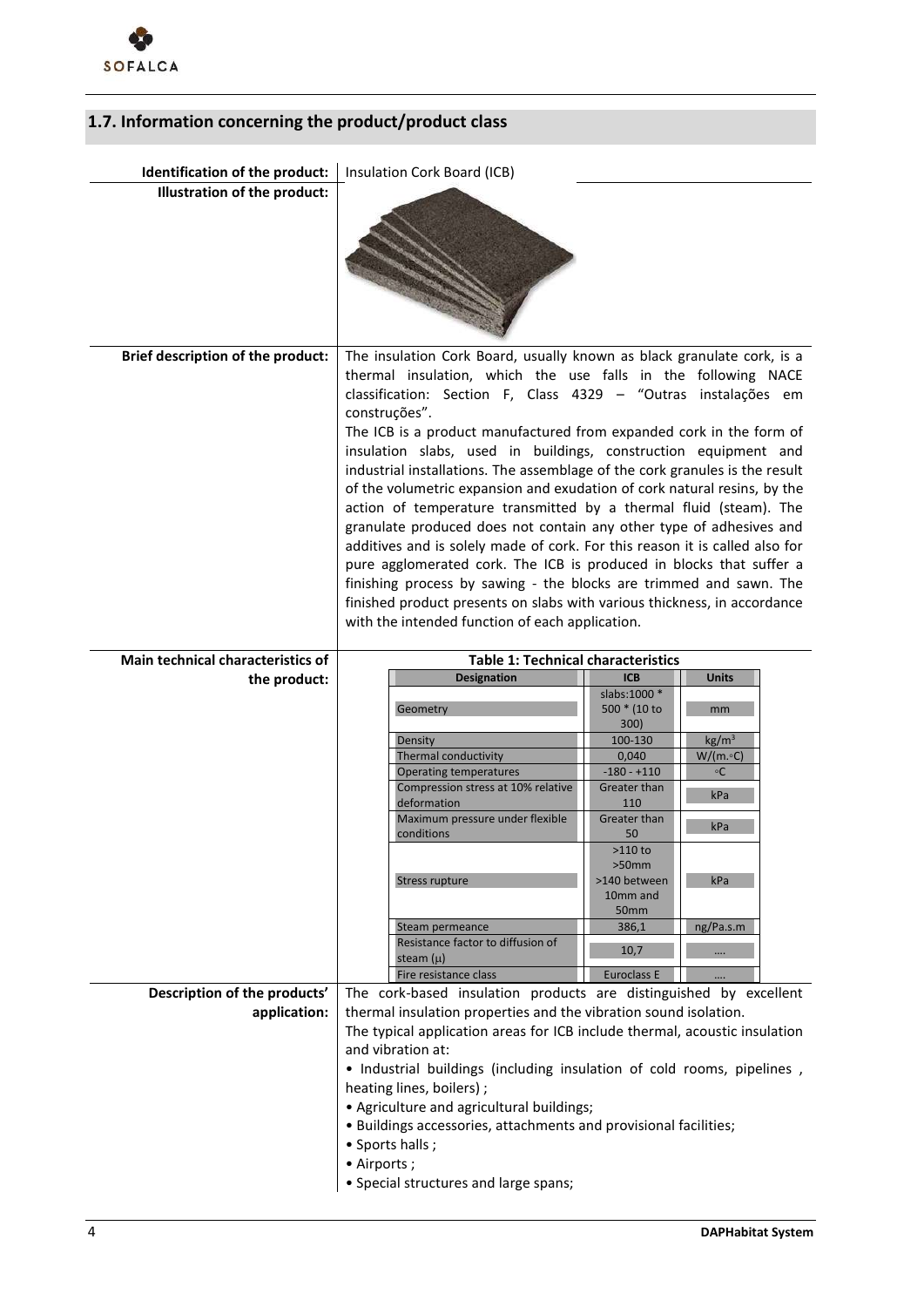

|                                     | • Administrative and school buildings;                                                                                                                                                                                                                                                                                                                                                                                                                                                                                                                                                                                                       |
|-------------------------------------|----------------------------------------------------------------------------------------------------------------------------------------------------------------------------------------------------------------------------------------------------------------------------------------------------------------------------------------------------------------------------------------------------------------------------------------------------------------------------------------------------------------------------------------------------------------------------------------------------------------------------------------------|
|                                     | • Housing.                                                                                                                                                                                                                                                                                                                                                                                                                                                                                                                                                                                                                                   |
| <b>Reference service life:</b>      | Not specified (cradle-to-gate EPD)                                                                                                                                                                                                                                                                                                                                                                                                                                                                                                                                                                                                           |
| Placing on the market / Rules of    | The ICB has a CE marking in accordance with the harmonized European                                                                                                                                                                                                                                                                                                                                                                                                                                                                                                                                                                          |
| application in the market /         | standard EN 13170: 2008 - Thermal insulation products for buildings -                                                                                                                                                                                                                                                                                                                                                                                                                                                                                                                                                                        |
| Technical rules of the product:     | manufactured products of expanded cork (ICB). Specification.                                                                                                                                                                                                                                                                                                                                                                                                                                                                                                                                                                                 |
| <b>Quality control:</b>             | The existing quality control system is not formalized. However, the<br>products are subjected to a quality control. The ICB is subject to a<br>Compliance Statement and therefore the external quality assurance<br>with regard to compliance with the respective European standard:<br>• Control by the CSTB (Centre Scientifique et Technique du Bâtiment,<br>France) and LGAI (Technological Center AS, in Spain) -initial<br>marking CE in 2004;<br>· LNEC (Laboratório Nacional de Engenharia Civil) - made on a<br>quarterly basis;                                                                                                    |
|                                     | • Quality control, internal factory (main focus on geometric control) -<br>daily.                                                                                                                                                                                                                                                                                                                                                                                                                                                                                                                                                            |
| <b>Special delivery conditions:</b> | ICB slabs are flat and parallel surfaces slabs with variable thickness<br>between 10 mm and 300 mm (more common between 40 mm and 80<br>mm). The shape of the slabs is 1000 mm long by 500 mm width and is<br>usually packaged in plastic (LDPE). According to customer requirements,<br>the slabs can be supplied with other dimensions or can be packed in<br>cardboard instead of LDPE.                                                                                                                                                                                                                                                   |
| <b>Components and substances to</b> | Not applicable                                                                                                                                                                                                                                                                                                                                                                                                                                                                                                                                                                                                                               |
| declare:                            |                                                                                                                                                                                                                                                                                                                                                                                                                                                                                                                                                                                                                                              |
| <b>History of the LCA studies:</b>  | There were no identified Life Cycle Assessment (LCA) studies for similar<br>products. Previously were conducted related LCA studies, namely:<br>• Cork stoppers - PricewaterhouseCoopers / ECOBILAN 2008 "Analysis of<br>the life cycle of Cork, Aluminium and Plastic Wine Closures"; This study<br>aimed to compare the environmental performance throughout its life<br>cycle of 3 different types of stoppers.<br>• Other insulating materials with similar functions and act as a<br>competitor in the market - EPDs of insulation materials made from<br>plastic foams, registered in EPD registration system of the IBU<br>(Germany). |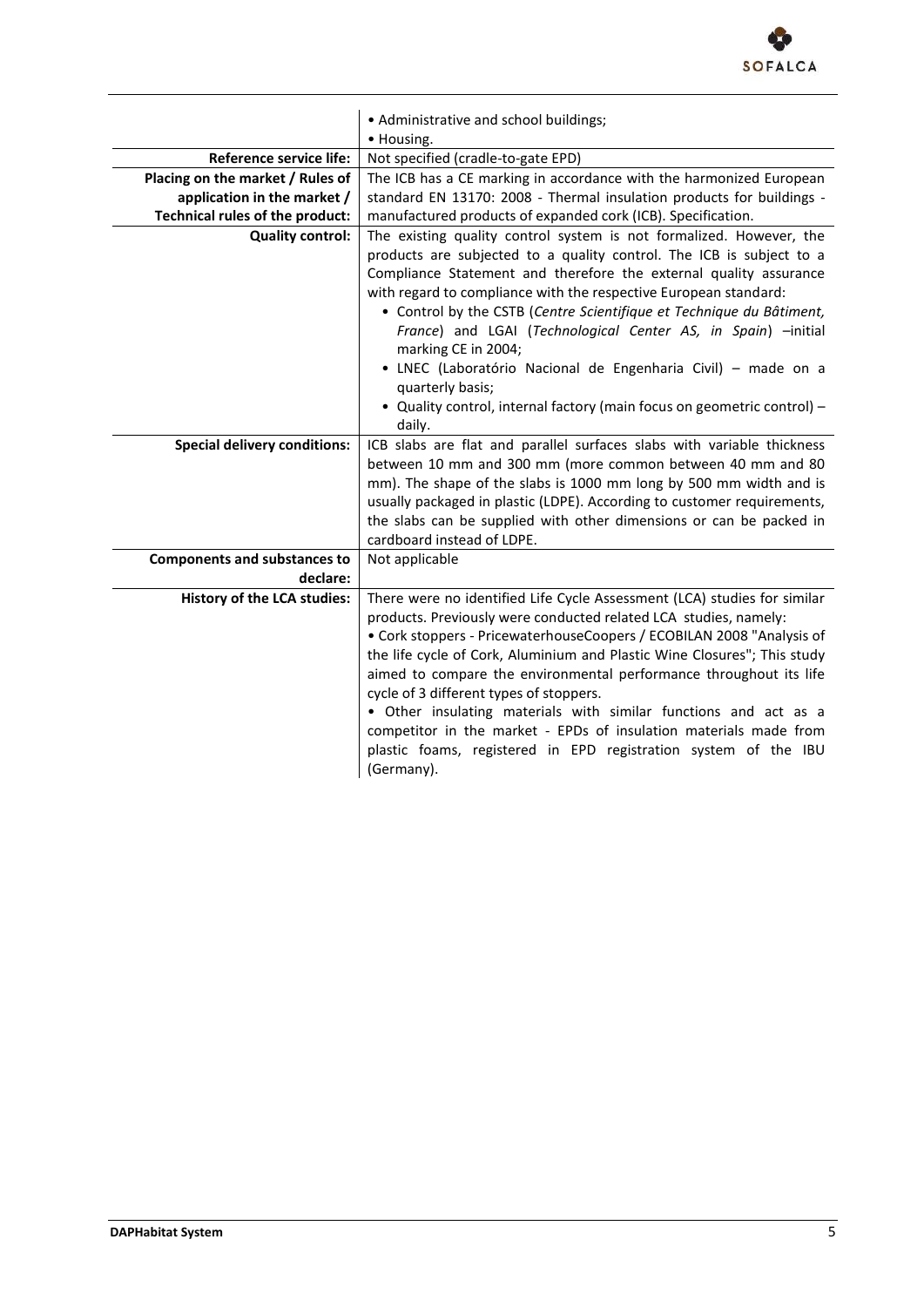

# **2. ENVIRONMENTAL PERFORMANCE OF THE PRODUCT**

## <span id="page-9-0"></span>**2.1. Calculation rules of the LCA**

| Declared unit:                                                                     | Cubic meter $(1m^3)$ of thermal insulation ICB, packed, at the gate of the factory, with a<br>density of $115$ kg/m <sup>3</sup> .                                                                                                                                                                                                                                                                                                                                                                                                                                                                                                                                                                                                                                                                         |
|------------------------------------------------------------------------------------|------------------------------------------------------------------------------------------------------------------------------------------------------------------------------------------------------------------------------------------------------------------------------------------------------------------------------------------------------------------------------------------------------------------------------------------------------------------------------------------------------------------------------------------------------------------------------------------------------------------------------------------------------------------------------------------------------------------------------------------------------------------------------------------------------------|
|                                                                                    | The environmental impacts $(x)$ of a square meter of product with a certain thickness $y$ cm<br>are obtained through the conversion by the following formula :                                                                                                                                                                                                                                                                                                                                                                                                                                                                                                                                                                                                                                             |
|                                                                                    | x = (relating Impacts to m <sup>3</sup> ) * y / 100                                                                                                                                                                                                                                                                                                                                                                                                                                                                                                                                                                                                                                                                                                                                                        |
| <b>System boundaries:</b>                                                          | This is an EPD "cradle-to-gate " regarding the data of 2010, the last year with complete and<br>representative data of the beginning of the study.                                                                                                                                                                                                                                                                                                                                                                                                                                                                                                                                                                                                                                                         |
|                                                                                    | The cork used for the production of ICB products comes from other systems (sub product<br>from other activities, external to SOFALCA), the studied system is limited upstream by<br>pruning of cork oak and the extraction of raw materials for the other inflows (border with<br>nature). Downstream the system limit is the factory gate. The declared modules are A1, A2<br>and A3.                                                                                                                                                                                                                                                                                                                                                                                                                     |
| Criteria for the exclusion:                                                        | Once the EPD follows an approach "from cradle to gate", the life cycle stages of products<br>after they leave the factory are excluded from the scope of the study.                                                                                                                                                                                                                                                                                                                                                                                                                                                                                                                                                                                                                                        |
|                                                                                    | The information about the extraction of raw materials, production and processing of<br>biomass (e.g., processes of culture or afforestation) weren't considered for the cork entries,<br>the cork processed to ICB results from residual materials from other manufacturing<br>processes.                                                                                                                                                                                                                                                                                                                                                                                                                                                                                                                  |
|                                                                                    | For this study the infrastructures were excluded. Thus, the information related to the plant<br>construction and other infrastructure involved in the production and production of the<br>equipment were not considered. According to the requirements of the guidelines, there<br>should be included at least 95% of the total weight of the declared product, including the<br>packing. In this study efforts were made to include as many materials as possible. In<br>practice, the information related to the production stage of some of the products used for<br>the treatment of water to the boiler was excluded, since it wasn't specific information<br>available for these products (1.6 tons, which represents 0.01% by mass of the total of<br>inputs and less than 0.1% of product output). |
| <b>Assumption and limitations:</b>                                                 | The LCA results are based on the following assumptions :                                                                                                                                                                                                                                                                                                                                                                                                                                                                                                                                                                                                                                                                                                                                                   |
|                                                                                    | • The selected year (2010) is representative of the product system;                                                                                                                                                                                                                                                                                                                                                                                                                                                                                                                                                                                                                                                                                                                                        |
|                                                                                    | • The transport of raw materials or secondary materials are calculated according to the<br>means of transport and the Ecoinvent database;                                                                                                                                                                                                                                                                                                                                                                                                                                                                                                                                                                                                                                                                  |
|                                                                                    | . The results of the life cycle inventory and impact assessment are specific of the product;                                                                                                                                                                                                                                                                                                                                                                                                                                                                                                                                                                                                                                                                                                               |
|                                                                                    | • Carbon sequestration in biomass, due to the use of cork as raw material for the final<br>product and wood in the production of packaging pallets was considered and accounted.                                                                                                                                                                                                                                                                                                                                                                                                                                                                                                                                                                                                                           |
| <b>Quality and other characteristics</b><br>about the information used in the LCA: | All data for the primary processes (controlled by the manufacturer in its industrial unit)<br>were collected in the unit, based on internal records of SOFALCA. Secondary data for the<br>Ecoinvent database was the main source of information; for estimating fuel consumption<br>emissions (diesel) in internal processes, for which it was known the quantity of diesel used,<br>were used emission factors from IPCC database (http://www.ipcc-nggip.iges.or.jp/EFDB/<br>find ef main.php).                                                                                                                                                                                                                                                                                                           |
|                                                                                    | With respect to the data used from Ecoinvent, the database used was "Ecoinvent V2.1 -<br>result processes without infrastructures."                                                                                                                                                                                                                                                                                                                                                                                                                                                                                                                                                                                                                                                                        |
| <b>Allocation rules:</b>                                                           | In the present study the allocation of resources and impacts were applied only once<br>between the ICB and the co-product black cork regranulate, based on physical principles -<br>mass allocation.                                                                                                                                                                                                                                                                                                                                                                                                                                                                                                                                                                                                       |
| <b>Comparability of EPD for construction</b><br>products:                          | The EPD of construction products and services may not be comparable if not produced in<br>accordance with EN 15804 and EN 15942 and in accordance with the comparability with<br>the conditions determined by ISO 14025. In this EPD were applied the referred standards<br>and the rules of DAPHABITAT the registration system.                                                                                                                                                                                                                                                                                                                                                                                                                                                                           |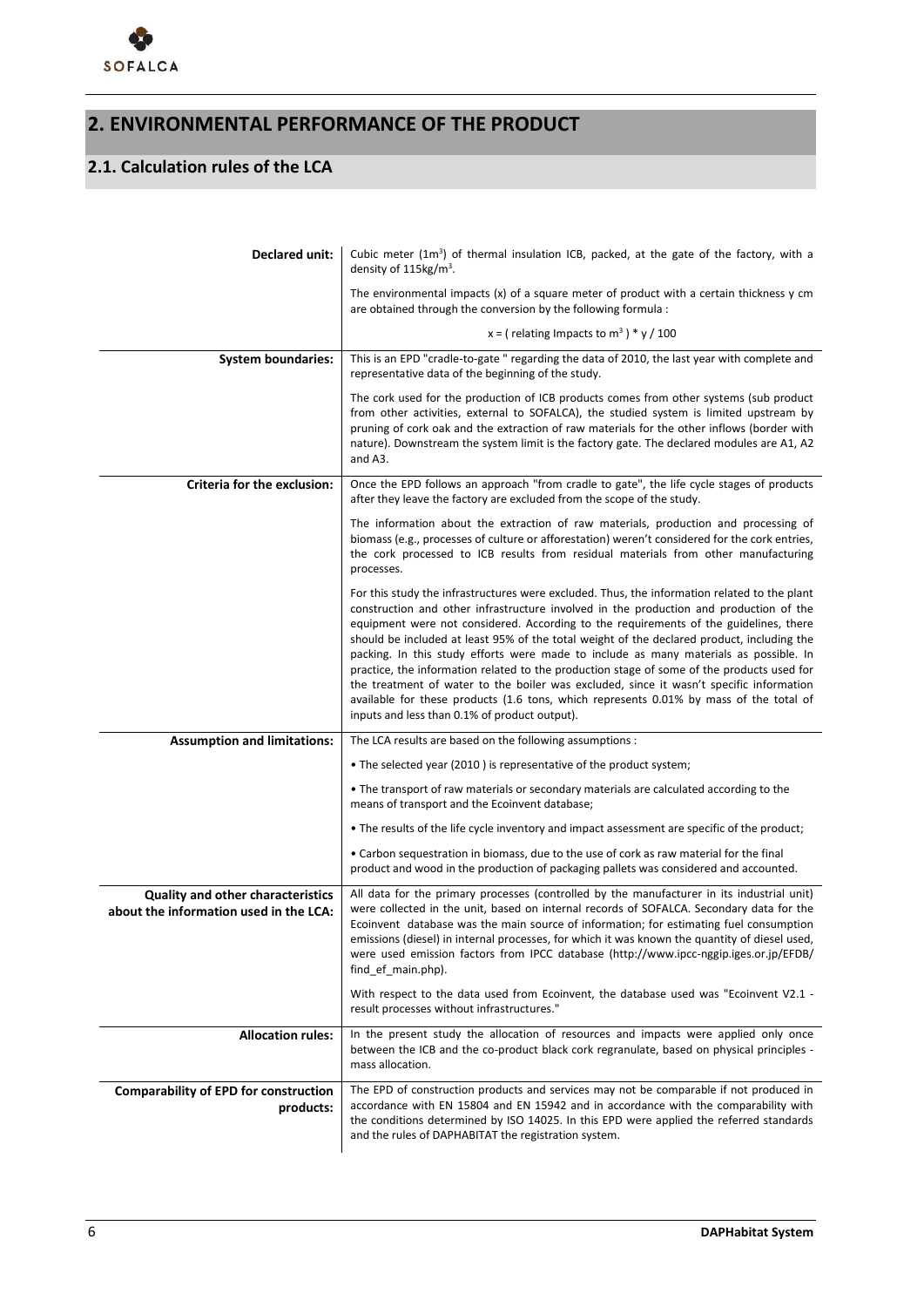

### <span id="page-10-0"></span>**2.1.1. Flow diagram of input and output of the processes**



<span id="page-10-1"></span>**Figure 1. Life cycle stages and unit processes of the product**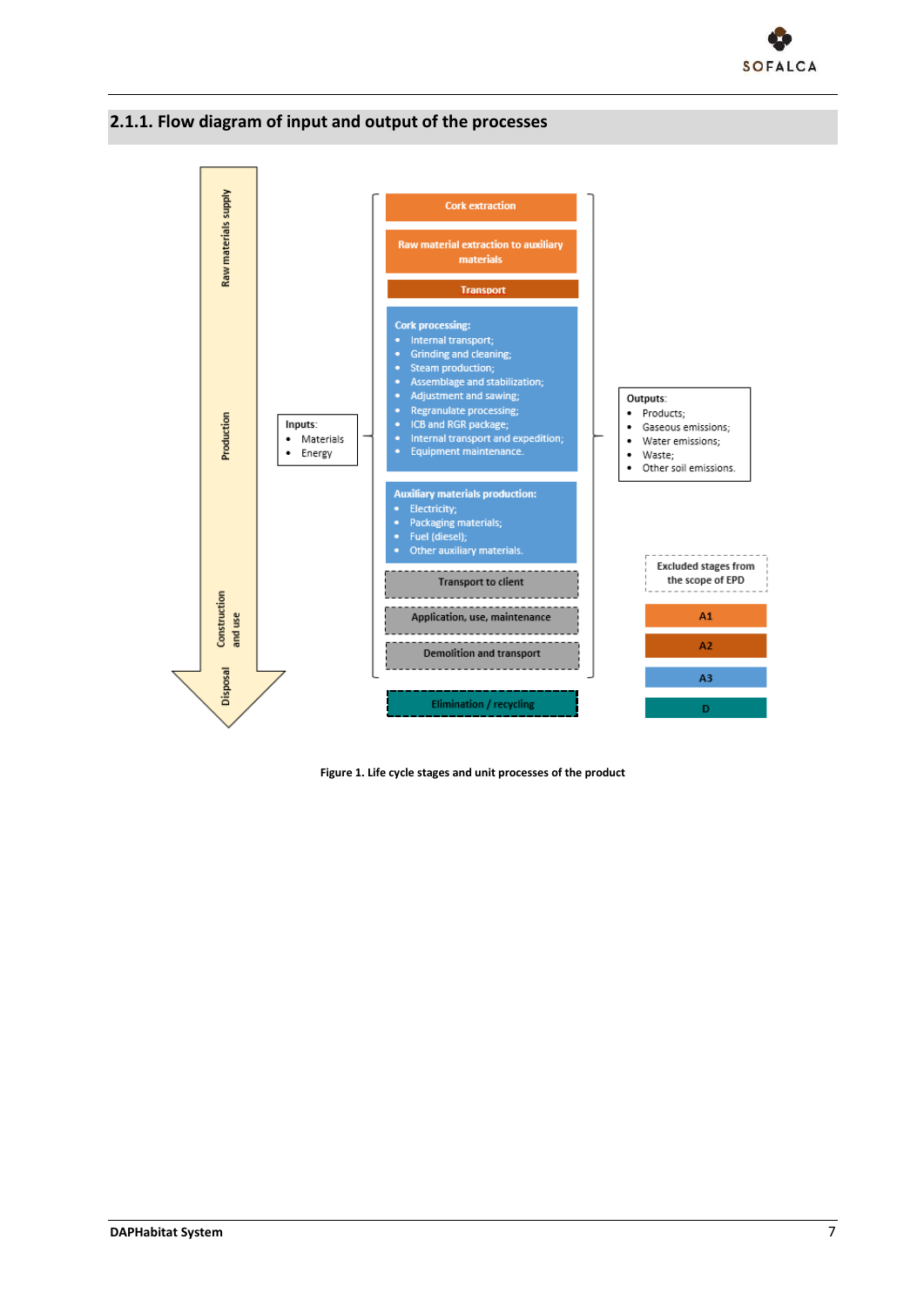

### **2.1.2. Description of the system boundaries**

### **(= included; = module not declared)**

|                     | <b>PRODUCT STAGE</b> |               | <b>CONSTRUCTION</b><br><b>PROCESS STAGE</b> |                                      |           | <b>USE STAGE</b> |             |                |               |                              | <b>END OF LIFE STAGE</b>            |                                 |                | <b>BENEFITS AND</b><br><b>LOADS</b><br><b>BEYOND THE</b><br><b>SYSTEM</b><br><b>BOUNDARY</b> |                |                                       |
|---------------------|----------------------|---------------|---------------------------------------------|--------------------------------------|-----------|------------------|-------------|----------------|---------------|------------------------------|-------------------------------------|---------------------------------|----------------|----------------------------------------------------------------------------------------------|----------------|---------------------------------------|
| Raw material supply | Transport            | Manufacturing | Transport                                   | process<br>Construction installation | Use       | Maintenance      | Repair      | Replacement    | Refurbishment | use<br>energy<br>Operational | Φ<br>S<br>∍<br>water<br>Operational | demolition<br>De-constructions, | Transport      | processing<br>Waste                                                                          | Disposal       | Re-use, recovery, recycling potential |
| A1                  | A2                   | A3            | A4                                          | A <sub>5</sub>                       | <b>B1</b> | <b>B2</b>        | <b>B3</b>   | <b>B4</b>      | <b>B5</b>     | <b>B6</b>                    | <b>B7</b>                           | C <sub>1</sub>                  | C <sub>2</sub> | C <sub>3</sub>                                                                               | C <sub>4</sub> | D                                     |
|                     |                      |               | $\pmb{\times}$                              | ×                                    | ×         | $\pmb{\times}$   | $\mathbf x$ | $\pmb{\times}$ | ×             | ×                            | ×                                   | ×                               | $\pmb{x}$      | $\pmb{x}$                                                                                    | ×              | $\pmb{\times}$                        |

The following paragraphs describe the life cycle stages studied for the development of this EPD and the information sources used.

#### **Pruning of cork oaks**

For modelling this process was considered that the cork oaks are pruned with mechanic equipment (chainsaw). One sampling was made with the suppliers to gauge the equipment consumption and how to calculate the emissions based on emission factors available on IPCC guidelines agriculture gasoline equipment.

#### **Peel (Separation of the Cork from wood)**

For modelling this process was considered that the cork is separated from branches using a diesel stationary machine. A sampling was made with the suppliers to verify the equipment consumption and the emissions were calculated based on the emission factors available on IPCC for diesel stationary machine.

#### **Transportation of the Raw materials to the factory (suppliers)**

Raw materials (sub products from other product systems) are delivered by suppliers in the factory, from two means of transportation (modelling with information from Ecoinvent database).

By tractor, by small local producers of cork , coming from a maximum distance of 10 km;

 $\frac{1}{2}$ By truck with 16-32 tons, coming from producers with higher existing scale at an average distance of 30 km; the transportation process used was a lorry with a EURO 3 class (conservative assumption), ("transport, lorry 16-32t, EURO3").

#### **Diesel production**

The fuel used in various processes in the factory is diesel. The information of the diesel production comes from the Ecoinvent database ("diesel, at regional storage [RER]", which is the European average for the production of diesel and transport to the regional level storage).

#### **Production of packaging materials and transportation to SOFALCA**

For the production processes of packaging materials was used information from the Ecoinvent database. This information represents the materials at the gate of the factory, for the following materials:

- 谭 LDPE packaging film (Low Density Polyethylene), at the factory (LDPE packaging film, at plant [RER]);
- $\frac{1}{2}$ European wood pallet (flat pallet EUR);
- 严 Corrugated cardboard box factory (Packaging, corrugated board, mixed fibre, single wall, at plant).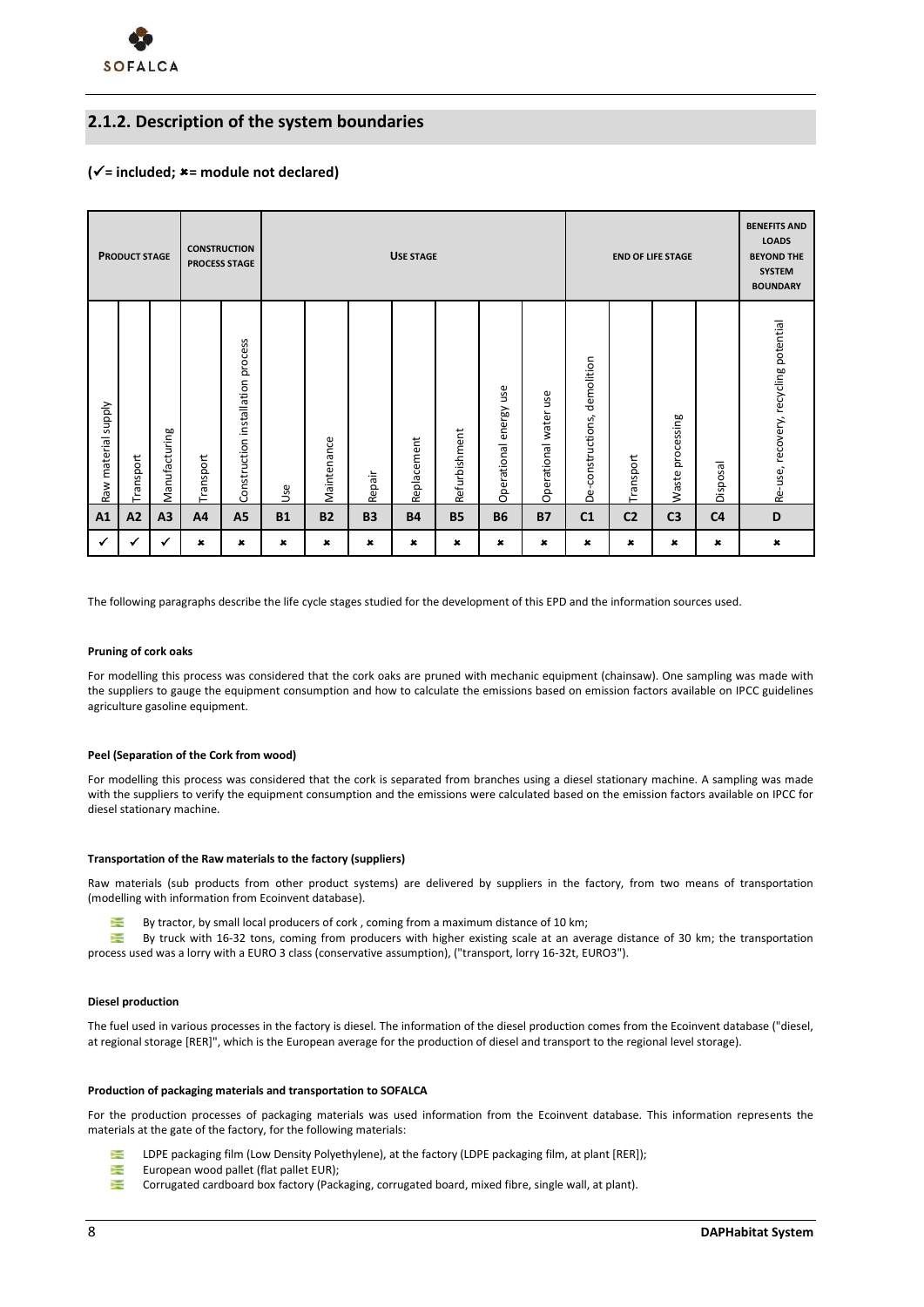

From this database was also used information regarding the transport from the factory to the packaging material to SOFALCA. The transport process used was again a lorry of EURO 3 class (conservative assumption), within the transport dimensions commonly used ("transport, lorry 16-32t, EURO 3").

#### **Waste management and licensed operator transportation**

For the waste management process (namely, metal, paper and plastic recycling) there wasn't information available on the database used. Therefore, was considered an alternative scenario that was the hypothesis of all waste is landfilled instead of recycled. Being the environmental impacts calculated with the same database for all landfilled materials, was selected from the Ecoinvent database the process of card package landfilled in a landfill (disposal, packaging cardboard 19.6 % water, to sanitary landfill).

From the same database was also used information for the transport from SOFALCA to the more distant expected operator (national steel mill). The transportation process used was again a lorry of class EURO 3 3 (conservative assumption), within the transport dimensions commonly used ("transport, lorry 16-32t, EURO 3").

#### **Medium voltage electricity, in the system**

For the production of electricity was used information from the Ecoinvent database specific to Portugal, for medium voltage of electricity (consumed at SOFALCA), in the system.

#### **Production of metallic elements used in the maintenance of the saws (grinding and sawing)**

The production of these metallic elements was modelled with information from Ecoinvent database for the steel production ("Chromium steel 18/8, at plant") and the process of product production ("Steel product manufacturing, average metal working").

The ICB production process at the SOFALCA plant has the following processes, which description is available after this list.

- **The Second** Internal transport- 1
- Grinding and cleaning 谭
- 毫 Internal transport - 2
- 谭 Steam Production
- **The Second** Internal transport - 3
- ≃ Autoclaves - Bonding and stabilization
- 谭 Internal transport – 4
- 谭 Rectification and Cutting
- 寶 Dedusting
- 谭 Packaging ICB
- 疆 Internal transport - 5 (expedition ICB)
- Maintenance of equipment (included in Rectification and sawdust) 谭

#### **Internal transport – 1**

The cork is transported from the cork park (where the suppliers leave the cork) until the grinding. The transport is made with a small mechanical digger. The fuel consumption is registered by SOFALCA and the emissions are calculated with the emission factors available by the IPCC for diesel construction equipment (construction and industry equipment that works with diesel oil).

#### **Grinding and cleaning**

In this stage the cork (raw material) is up to the production process and runs a several crushers and screeners. This process consumes cork and electricity and produces:

- 芒 Granulate cork which follows the production process,
- **Telesting** Biomass that is burned during the production process,
- 谭 Land / sands that are deposited on surrounding soils.

All data is specific of SOFALCA. All inputs and outputs are allocated just to the main flow, of granulate, since the biomass impacts are only counted when it is burned (gaseous emissions). The energy consumption is calculated according to the installed power and the usage time of each equipment. The same is applied to all processes that consume electricity.

#### **Internal transport – 2**

The sand transport for deposition on the ground is made with a tractor. The fuel consumption is registered by SOFALCA and the emissions are calculated with the emission factor from IPCC for diesel agriculture equipment (farm equipment that works with diesel oil).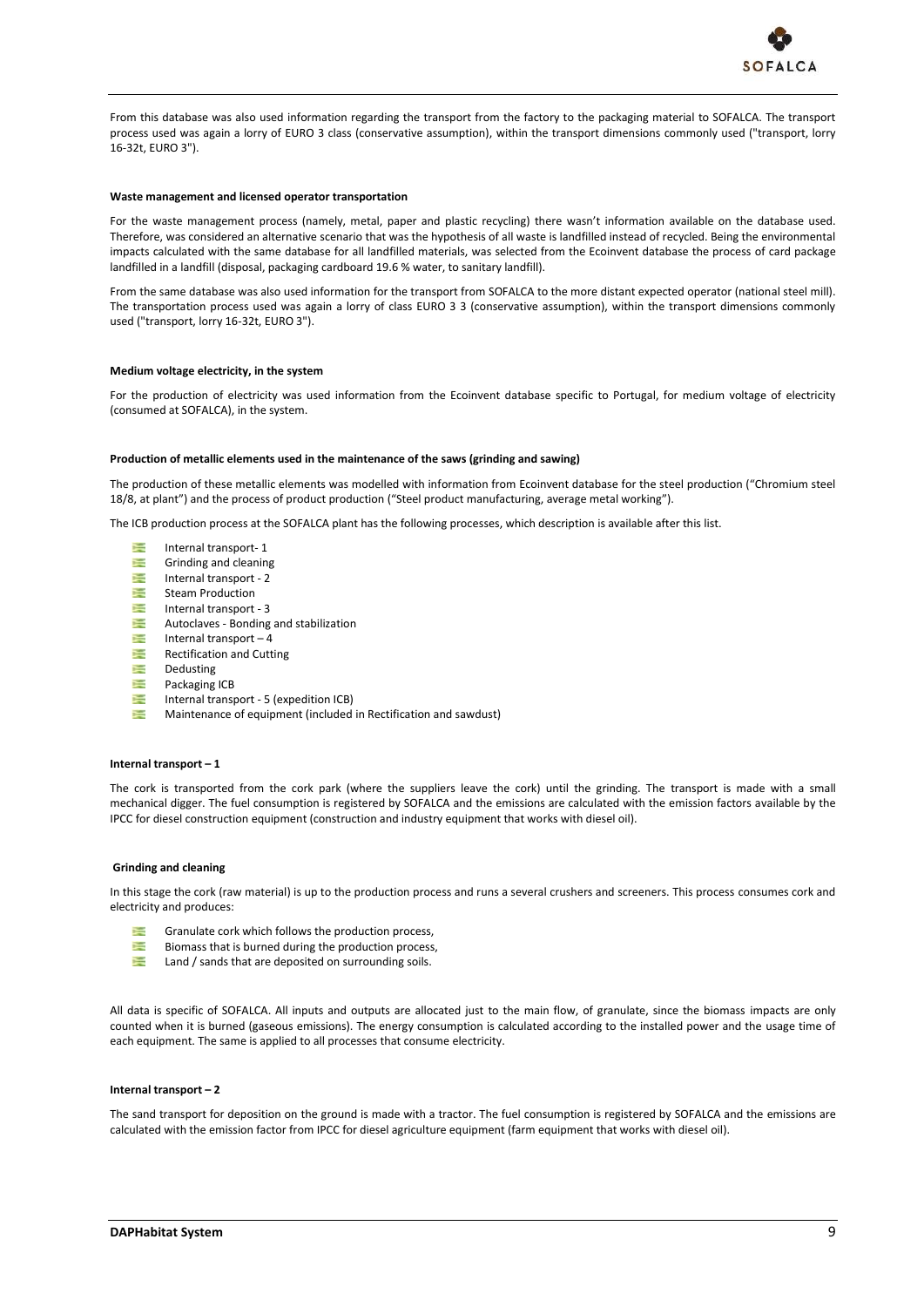

#### **Steam Production**

For the bonding of cork granules, steam is necessary. This is produced in a boiler with double heating. The furnace is fed with biomass registered internally ("dark dust" produced in the rectification and sawing stage and "cork dust" produced in the grinding and cleaning stage). The emissions are monitored in a biannual base by an independent lab. The ash, other of the outputs of the furnace, are also weight and registered internally by SOFALCA, and are these the information sources.

#### **Internal transport – 3**

Similar to the "Internal Transport 2" but for the transport of the ash from the furnace.

#### **Autoclaves - Bonding and stabilization**

The autoclaves are fed with cork granules from the previous stages. Steam is injected about 380◦C. When the autoclave is open, the outputs are agglomerate cork blocks and gaseous emissions. These emissions are monitored similar to the ones from the boiler. The blocks are sawed in two and cooled with a water bath (autoclave recirculation). Later they are manually positioned in an outhouse to cool and stabilized for at least 15 days.

The inputs of this process are cork granulates, steam and electricity. The outputs are dry and stabilized blocks, cooling water and gaseous emissions.

#### **Internal transport – 4**

After stabilization, the aggregated blocks are transported with a tractor for the sawing zone. The process is similar to that of transport 2 and 3.

#### **Rectification and Cutting**

In this stage, the blocks are rectified to have the measures of 1000 mm x 500 mm x 300 mm and are cut in slabs, according with the requirements of the respective client / order. In this process the inputs are the stabilized blocks and electricity. In the regular maintenance of the saws are used metallic parts (saws). The outputs are the ICB slabs, waste of granulates from rectification or damaged slabs and metallic elements (from saws replacement). The ICB is ready for packaging and will be transported again. The source of information are specific, collected at SOFALCA.

The allocation between the ICB and granulates pieces that will continue in the productive system is a mass allocation.

#### **Dedusting**

In this stage, the air from the rectification zone and sawing is filtered causing particles. This process was modelled according to the periodic monitoring made in 2011, once in 2010 the measures weren't performed (the frequency of monitoring is wider than the other points).

#### **Packaging ICB**

In this stage the ICB is packaged. The most of the ICB produced is packaged in PEBD with heat. According to the requirements of some clients, part of the ICB is packaged in corrugated boxes. To the expedition, the ICB is placed on wooden pallets (Euro-pallets) and secured with plastic straps (PP). The source of information are specific, collected at SOFALCA.

The inputs of this process are the materials of packaging, the product and electricity. The output is the packaged product.

#### **Internal transport – 5 (expedition ICB)**

The final step is the last transportation of packaged ICB to his expedition. This transportation is carried out with a tractor, similar to the above.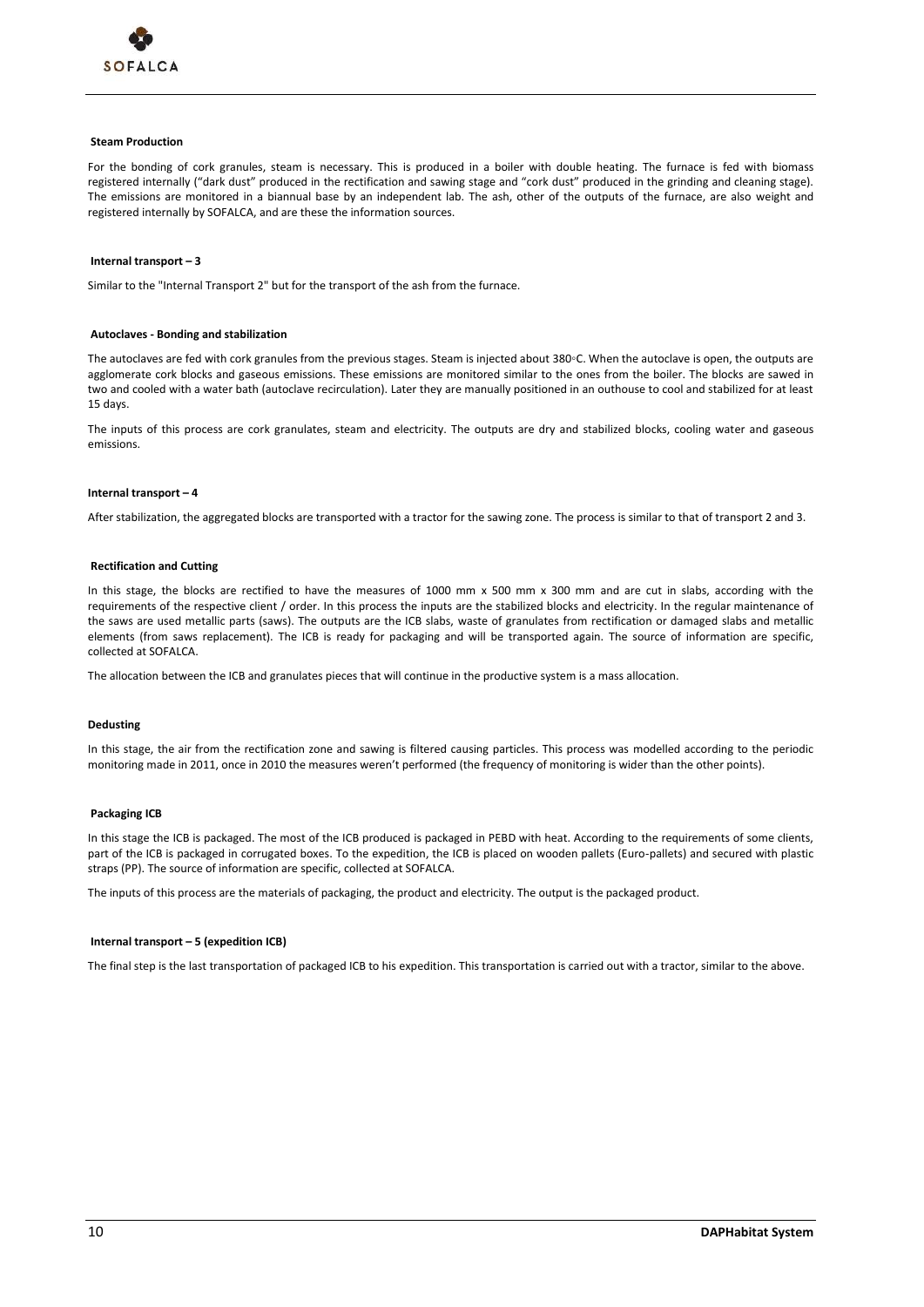

# <span id="page-14-0"></span>**2.2. Parameters describing environmental impacts**

|                              |                | Global<br>warming<br>potential;<br><b>GWP</b> | <b>Depletion</b><br>potential of<br>the<br>stratospheric<br>ozone layer;<br><b>ODP</b> | <b>Acidification</b><br>potential of<br>soil and<br>water, AP | Eutrophication<br>potential, EP              | <b>Formation</b><br>potential of<br>tropospheric<br>ozone, POCP | <b>Abiotic</b><br>depletion<br>potential<br>for non-<br>fossil<br>resources | <b>Abiotic</b><br>depletion<br>potential for<br>fossil<br>resources |
|------------------------------|----------------|-----------------------------------------------|----------------------------------------------------------------------------------------|---------------------------------------------------------------|----------------------------------------------|-----------------------------------------------------------------|-----------------------------------------------------------------------------|---------------------------------------------------------------------|
|                              |                | kg CO <sub>2</sub><br>equiv.                  | kg CFC 11<br>equiv.                                                                    | kg SO <sub>2</sub> equiv.                                     | kg (PO <sub>4</sub> ) <sup>3</sup><br>equiv. | kg C <sub>2</sub> H <sub>4</sub><br>equiv.                      | kg Sb equiv.                                                                | <b>MJ, P.C.I.</b>                                                   |
| Raw material<br>supply       | A1             | $-5,05E+02$                                   | 1,4E-06                                                                                | 1,9E-01                                                       | $3,3E-02$                                    | 3,95E-05                                                        | 6,86E-08                                                                    | 3,39E02                                                             |
| <b>Transport</b>             | A2             | 1,39E00                                       | 2,04E-07                                                                               | 6,8E-03                                                       | 1,58E-03                                     | 1,04E-04                                                        | 1,77E-09                                                                    | 1,82E01                                                             |
| <b>Manufacturing</b>         | A <sub>3</sub> | 1,98E+02                                      | 3,11E-06                                                                               | $2,6E-01$                                                     | 8,75E-01                                     | 1,13E-02                                                        | 2,66E-05                                                                    | 4,32E02                                                             |
| <b>Total</b><br><b>Total</b> |                | $-3,06E+02$                                   | 4,73E-06                                                                               | 4,6E-01                                                       | 1,22E-01                                     | 1,15E-02                                                        | 2,67E-05                                                                    | 7,89E02                                                             |
| LEGEND:<br>Product stage     |                |                                               |                                                                                        |                                                               |                                              |                                                                 |                                                                             |                                                                     |

In the end of the reference service life of the building or equipment in which they are applied, the product can be reused, depending on the decommissioning conditions. Besides, the product can be recycled through the reintegration in their own production process.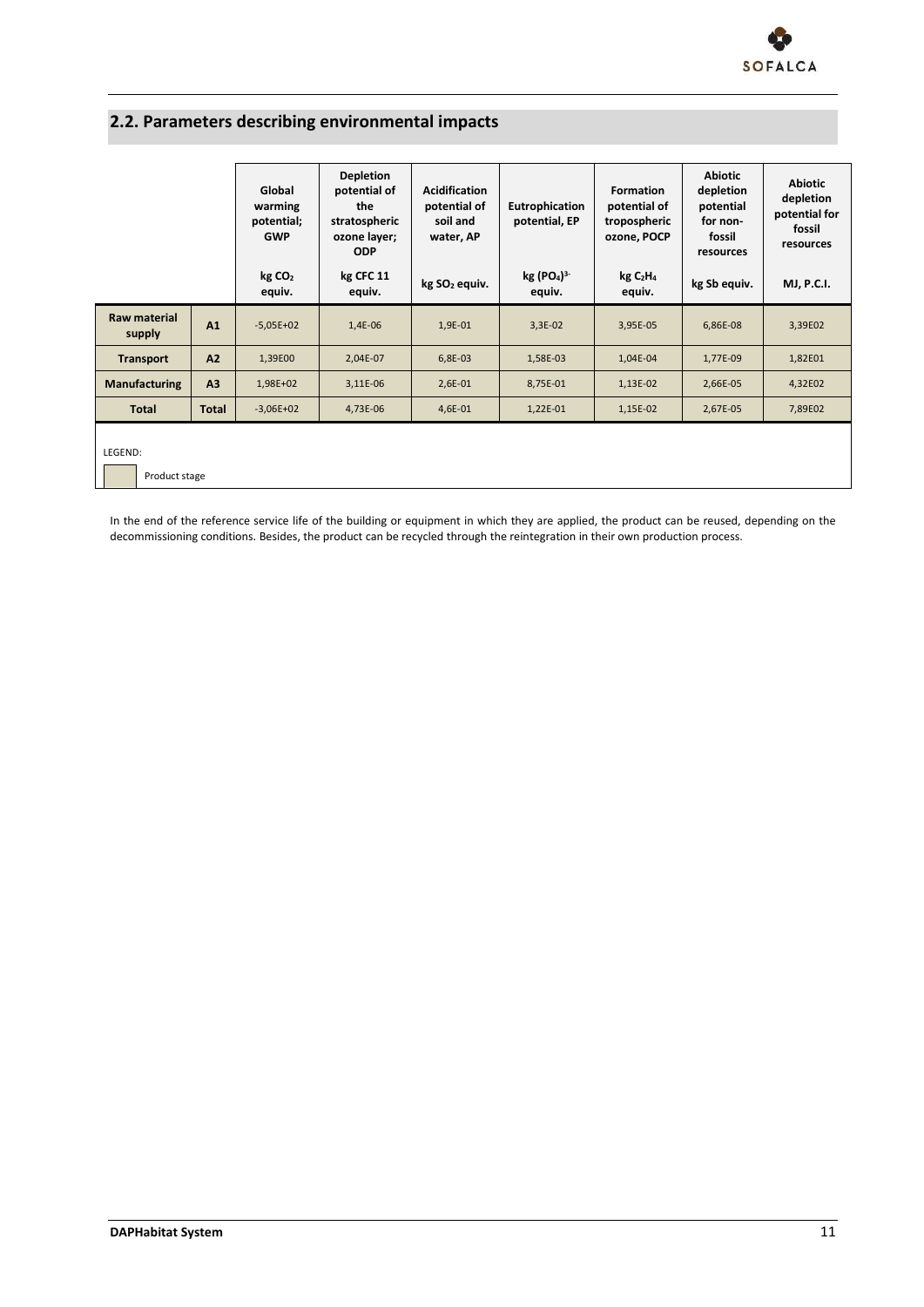### <span id="page-15-0"></span>**2.3. Parameters describing resource use**

|                               |                | Primary energy       |                      |                      |             |                   |                      | Secondary materials and fuels, and use<br>of water |                      |             |                              |
|-------------------------------|----------------|----------------------|----------------------|----------------------|-------------|-------------------|----------------------|----------------------------------------------------|----------------------|-------------|------------------------------|
|                               |                | <b>EPR</b>           | <b>RR</b>            | <b>TRR</b>           | <b>EPNR</b> | <b>RNR</b>        | <b>TRNR</b>          | <b>MS</b>                                          | <b>CSR</b>           | <b>CSNR</b> | Net use<br>of fresh<br>water |
|                               |                | MJ,<br><b>P.C.I.</b> | MJ,<br><b>P.C.I.</b> | MJ,<br><b>P.C.I.</b> | MJ, P.C.I.  | <b>MJ, P.C.I.</b> | MJ,<br><b>P.C.I.</b> | kg                                                 | MJ,<br><b>P.C.I.</b> | MJ, P.C.I.  | m <sup>3</sup>               |
| <b>Raw material</b><br>supply | A <sub>1</sub> | 5,51E01              | 4,53E02              | 5,08E02              | $\ast$      | $\ast$            | 3,17E02              | $***$                                              | $***$                | $***$       | 6,5E-01                      |
| <b>Transport</b>              | A2             | 2,7E-02              | 2,5E-03              | 2,9E-02              | $\ast$      | $\ast$            | 1,69E01              | $***$                                              | $***$                | **          | $1,2E-3$                     |
| Manufacturing                 | A3             | 1,30E02              | 7,88E01              | 2,09E02              | $*$         | $\ast$            | 4,26E02              | $***$                                              | $***$                | $***$       | 5,8E-02                      |
| <b>Total</b>                  | <b>Total</b>   | 1,82E02              | 5,32E02              | 7,14E02              | $\ast$      | $\ast$            | 7,60E02              | $***$                                              | **                   | **          | $7,1E-01$                    |

Values expressed by declared unit

\* It was not possible to disaggregate the non-renewable primary energy resources extracted from the use of energy or used as raw material.

\*\* Not apply to process in SOFALCA plant and the information was not available for upstream processes from the database used.

LEGEND:

Product stage

**EPR** = use of renewable primary energy excluding renewable primary energy resources used as raw materials;

**RR** = use of renewable primary energy resources used as raw materials;

**TRR** = total use of renewable primary energy resources (EPR + RR);

**EPNR** = use of non-renewable primary energy excluding non-renewable primary energy resources used as raw materials;

**RNR** = use of non-renewable primary energy resources used as raw materials;

**TRNR** = total use of non-renewable primary energy resources (EPRN + RNR);

**MS** = use of secondary material;

**CSR** = use of renewable secondary fuels;

**CSNR** = use of non-renewable secondary fuels.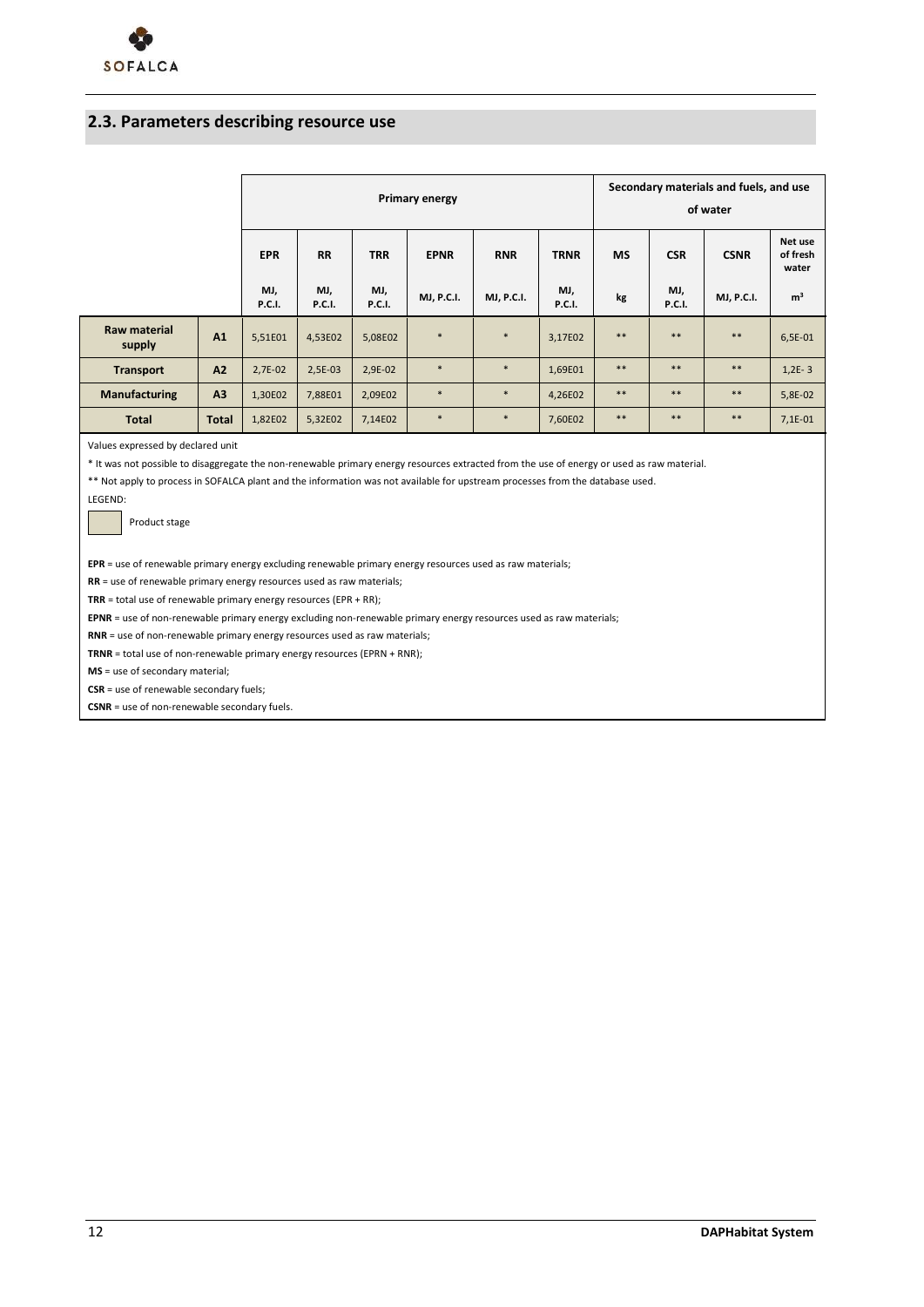

## <span id="page-16-0"></span>**2.4. Other environmental information describing different waste categories**

|                                                                                                                                   |                | Hazardous waste<br>disposed | Non-hazardous<br>waste disposed | Radioactive<br>waste disposed |  |  |  |
|-----------------------------------------------------------------------------------------------------------------------------------|----------------|-----------------------------|---------------------------------|-------------------------------|--|--|--|
|                                                                                                                                   |                | kg                          | kg                              | kg                            |  |  |  |
| Raw material supply                                                                                                               | A1             | $***$                       | $***$                           | **                            |  |  |  |
| <b>Transport</b>                                                                                                                  | A2             | $***$                       | **                              | **                            |  |  |  |
| Manufacturing                                                                                                                     | A <sub>3</sub> | $***$                       | 8,8E-01                         | **                            |  |  |  |
| <b>Total</b>                                                                                                                      | <b>Total</b>   | $***$                       | 8,8E-01                         | **                            |  |  |  |
| Values expressed by declared unit                                                                                                 |                |                             |                                 |                               |  |  |  |
| * Not applied to process in SOFALCA plant and the information was not available for upstream processes from the database<br>used. |                |                             |                                 |                               |  |  |  |
|                                                                                                                                   |                |                             |                                 |                               |  |  |  |
| LEGEND:                                                                                                                           |                |                             |                                 |                               |  |  |  |
| Product stage                                                                                                                     |                |                             |                                 |                               |  |  |  |

## <span id="page-16-1"></span>**2.5. Other environmental information describing output flows**

| <b>Parameters</b>                                                                                                                | Units*                 | <b>Results</b> |  |  |  |  |
|----------------------------------------------------------------------------------------------------------------------------------|------------------------|----------------|--|--|--|--|
| <b>Components for re-use</b>                                                                                                     | kg/m <sup>3</sup> Prod | $**$           |  |  |  |  |
| <b>Materials for recycling</b>                                                                                                   | kg/m <sup>3</sup> Prod | 2.7E-01        |  |  |  |  |
| Radioactive waste disposed                                                                                                       | kg/m <sup>3</sup> Prod | $***$          |  |  |  |  |
| Materials for energy recovery                                                                                                    | kg/m <sup>3</sup> Prod | 4.46E01        |  |  |  |  |
| <b>Exported energy</b>                                                                                                           | MJ by energy carrier   | $***$          |  |  |  |  |
| * expressed by functional unit or declared unit                                                                                  |                        |                |  |  |  |  |
| ** Not applied to process in SOFALCA plant and the information were not available for upstream processes from the database used. |                        |                |  |  |  |  |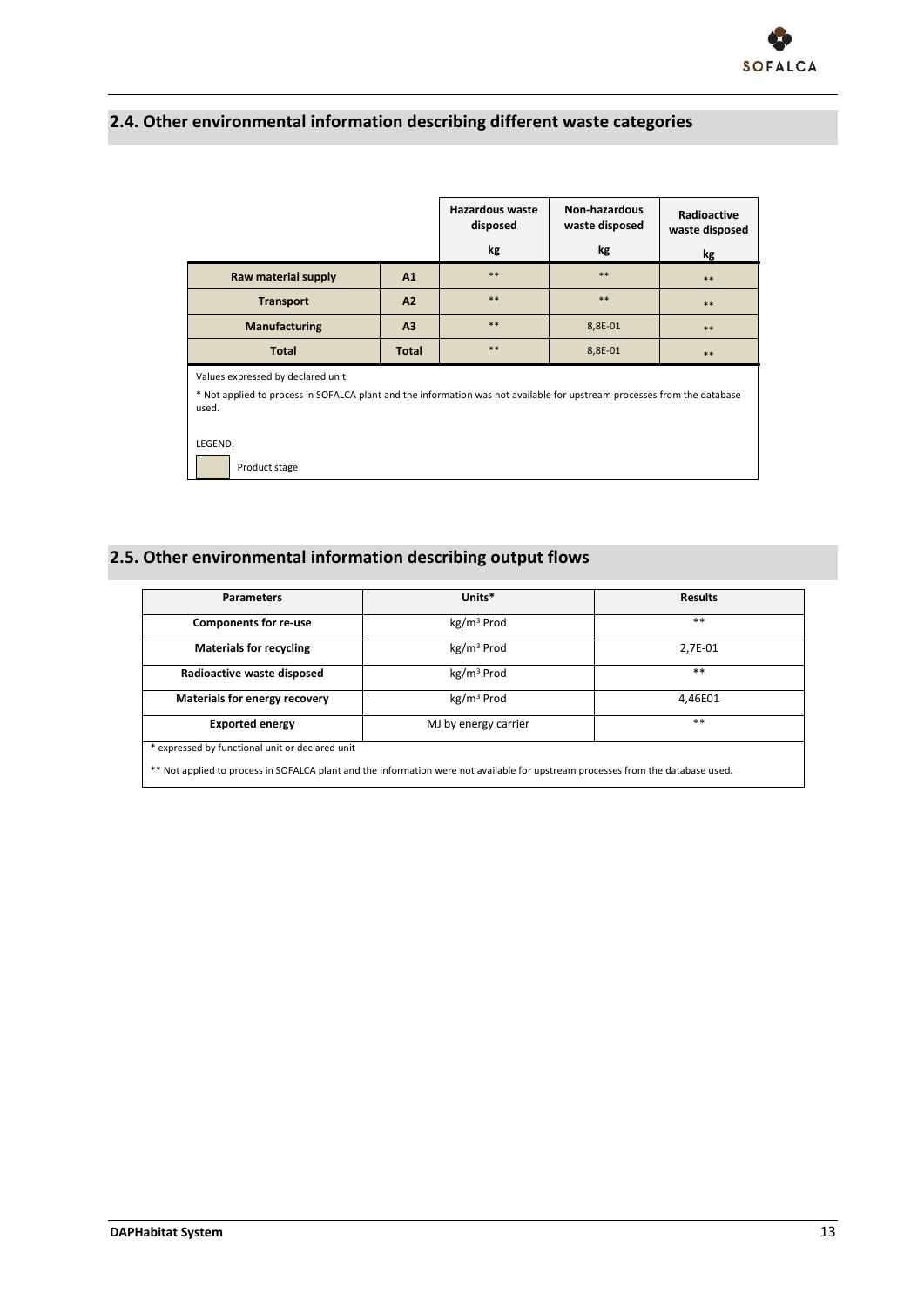### <span id="page-17-0"></span>**3. SCENARIOS AND ADDITIONAL TECHNICAL INFORMATION**

### <span id="page-17-1"></span>**3.1. Additional environmental information about the release of dangerous substances - ICB**

Taking into account the full acceptance of the products in an international level, SOFALCA promotes the analysis of the ICB product emissions during the use stage, and the results are presented in the table below.

| Title of the scenario                                                                                              | <b>Parameters</b>            | Units*                                     | <b>Results</b>  |  |  |
|--------------------------------------------------------------------------------------------------------------------|------------------------------|--------------------------------------------|-----------------|--|--|
| Scenario emissions for indoor air, by ICB                                                                          | <b>Tests results</b>         |                                            |                 |  |  |
| (by LQAI - Laboratório de qualidade do ar interior,                                                                | Formaldehyde<br>Acetaldehyde |                                            | n.d.<br>4,65E01 |  |  |
| Porto, Portugal)                                                                                                   | Toluene                      |                                            | 3,84            |  |  |
| Chamber tests with time of exposure to the air of 28                                                               | Tetrachloroethylene          |                                            | n.d.            |  |  |
| days, according to ISO 16000-9. VOC analysis according<br>to 16000-6 standard. Formaldehyde and acetaldehyde       | Xylene                       | Concentration<br>in $\mu$ g/m <sup>3</sup> | 2,73            |  |  |
| determined according to ISO 16000-3. The product was                                                               | 1,2,4-trimethylbenzene       |                                            | n.d.            |  |  |
| placed in a ventilated cabinet. The product was placed in<br>a ventilated cabinet. It was introduced into the test | 1,4-dichlorobenzene          |                                            | n.d.            |  |  |
| chamber (with a volume of 0,255m <sup>3</sup> ) 25 days later and                                                  | Ethylbenzene                 |                                            | n.d.            |  |  |
| the air sampling were performed at 28 days. The<br>experimental conditions of the chamber during sampling          | 2- butoxyethanol             |                                            | n.d.            |  |  |
| were:                                                                                                              | Styrene                      |                                            | n.d.            |  |  |
| Temperature $-22$ °C                                                                                               | <b>Total VOCs</b>            |                                            | 3,19E01         |  |  |
| Relative humidity - 51%                                                                                            |                              |                                            |                 |  |  |
| Air speed of material surface $-0.16$ m/s                                                                          | n.d. - not detected          |                                            |                 |  |  |
| Number of hourly air renovations in the<br>chamber $-0.53$ h <sup>-1</sup>                                         |                              |                                            |                 |  |  |
| Relation area of the sample / volume of the chamber -<br>$1,09 \text{ m}^2/\text{m}^3$                             |                              |                                            |                 |  |  |

### <span id="page-17-2"></span>**3.2. SOFALCA certification**

Given that the raw material used comes from both byproducts of other industrial processes or forestry activity, as cork waste, SOFALCA is licensed as cork waste operator – with the authorization for management operation of waste by the Ministry of Environment – CCDRLVT and is valid until February 25<sup>th</sup>, 2015.

In addition, the company has FSC certification (Forest Stewardship Council).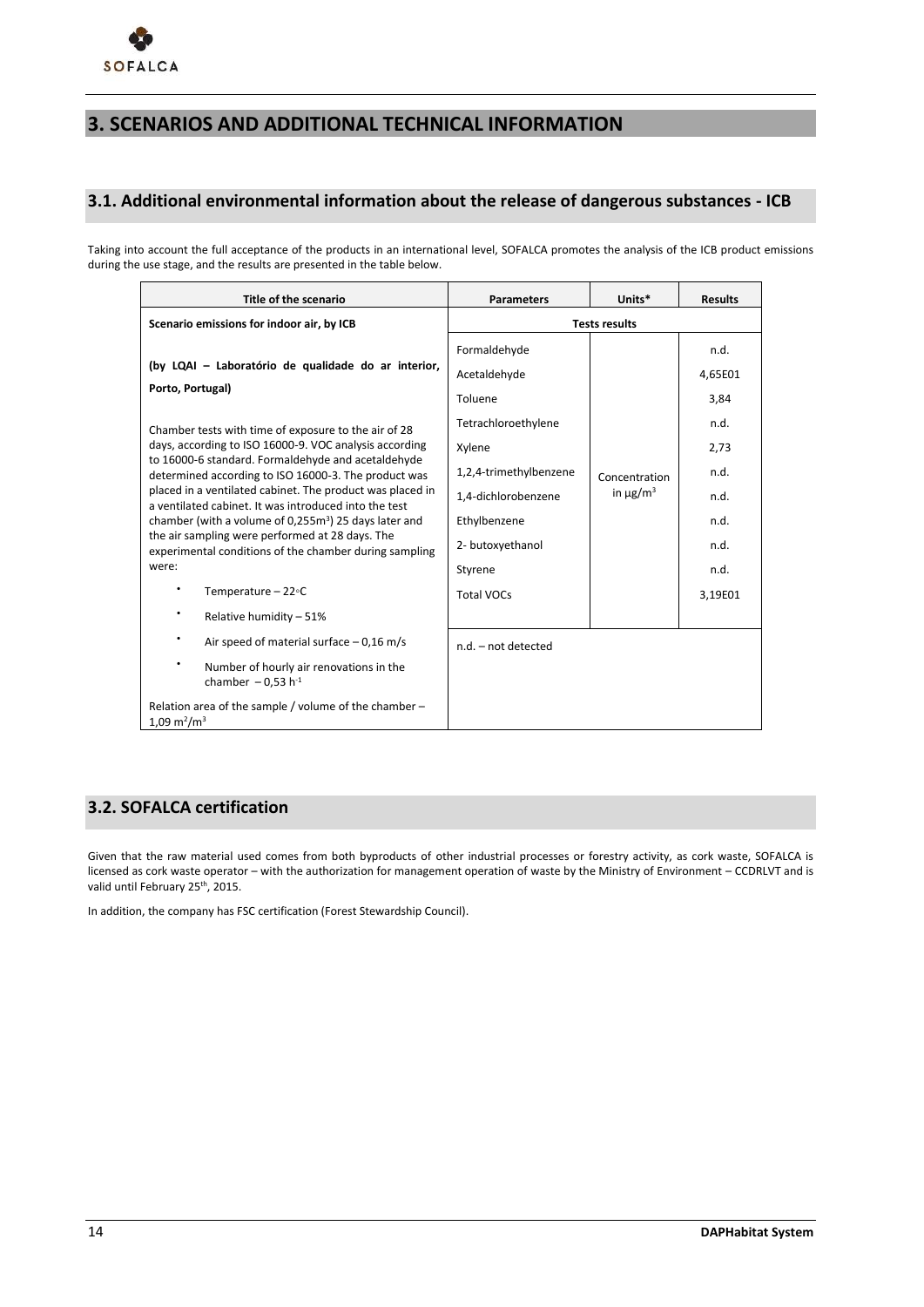

### <span id="page-18-0"></span>**REFERENCES**

- **CEN/TR 16970:2016** Sustainability of construction works Guidance for the implementation of EN 15804.
- $\checkmark$  DAPHabitat System General Instructions, Version 1.0, Edition March 2013 (in www.daphabitat.pt);
- **DAPhabitat,** "*RCP – modelo base para produtos e serviços de construção. Sistema DAPHabitat***",** Versão 1.0, 2012 (em [www.daphabitat.pt\)](http://www.daphabitat.pt/), consulted between August 2012 and March 2013
- **Ecoinvent Centre 2007**, **ECOINVENT data v2.0**, Swiss Centre for Life Cycle Inventories, Dubendorf, 2007
- $\checkmark$  **EN 15942:2011** Sustainability of construction works Environmental product declarations Communication format business-to-business.
- **EN 16485:2014** Round and sawn timber Environmental Product Declarations Product category rules for wood and wood-based products for use in construction.
- **ENVIRONDEC,** "*Módulo Básico de RCP para os Produtos de Madeira, Cortiça, Palha e Cestaria*", for division 31 of the *Central Product Classification* – Statistics division of the United Nations, Switzerland, 2010
- **EN 15804:2012+A1:2013** Sustainability of construction works. Environmental product declarations. Core rules for the product category of construction products
- **EN 16449:2014** Wood and wood-based products Calculation of the biogenic carbon content of wood and conversion to carbon dioxide.
- **Gil L.,** "*A Cortiça como Material de Construção - Manual Técnico*, APCOR" Associação Portuguesa de Cortiça, 2006, available at <http://apcor.pt/userfiles/File/Caderno%20Tecnico%20F%20PT.pdf> consulted between August 2012 and March 2013
- $\checkmark$  GIL, L., MARREIROS N., SILVA P., Insulation corkboard carbon content and CO<sub>2</sub> equivalent, Ciência & Tecnologia dos Materiais, Vol. 23, n.º 3/4, 2011 available at: [http://repositorio.lneg.pt/bitstream/10400.9/1385/1/INSULATIONCORKBOARD8%20\(3\).pdf](http://repositorio.lneg.pt/bitstream/10400.9/1385/1/INSULATIONCORKBOARD8%20(3).pdf) consulted on the 9th September 2016
- $\checkmark$  **IPCC** [http://www.ipcc-nggip.iges.or.jp/EFDB/find\\_ef\\_main.php,](http://www.ipcc-nggip.iges.or.jp/EFDB/find_ef_main.php) consulted between August 2012 and March 2013
- **IPCC,**[http://www.ipcc-nggip.iges.or.jp/public/2006gl/pdf/2\\_Volume2/V2\\_1\\_Ch1\\_Introduction.pdf,](http://www.ipcc-nggip.iges.or.jp/public/2006gl/pdf/2_Volume2/V2_1_Ch1_Introduction.pdf) consulted between August 2012 and March 2013
- **ISO 21930:2007** Sustentabilidade da Construção Declarações Ambientais de Produtos de Construção
- **ISO 14020:2000** Rótulos e declarações ambientais Princípios gerais (NP EN ISO 14020:2005)
- Mascarenhas, J., "*Sistemas de Construção VIII - estrutura de aço laminado e conformado a frio, Materiais básicos (5ª parte): o gesso, a cal aérea, o cimento e o aglomerado negro de cortiça*", Livros Horizonte, 2ª Edição, Janeiro de 2007, Lisboa